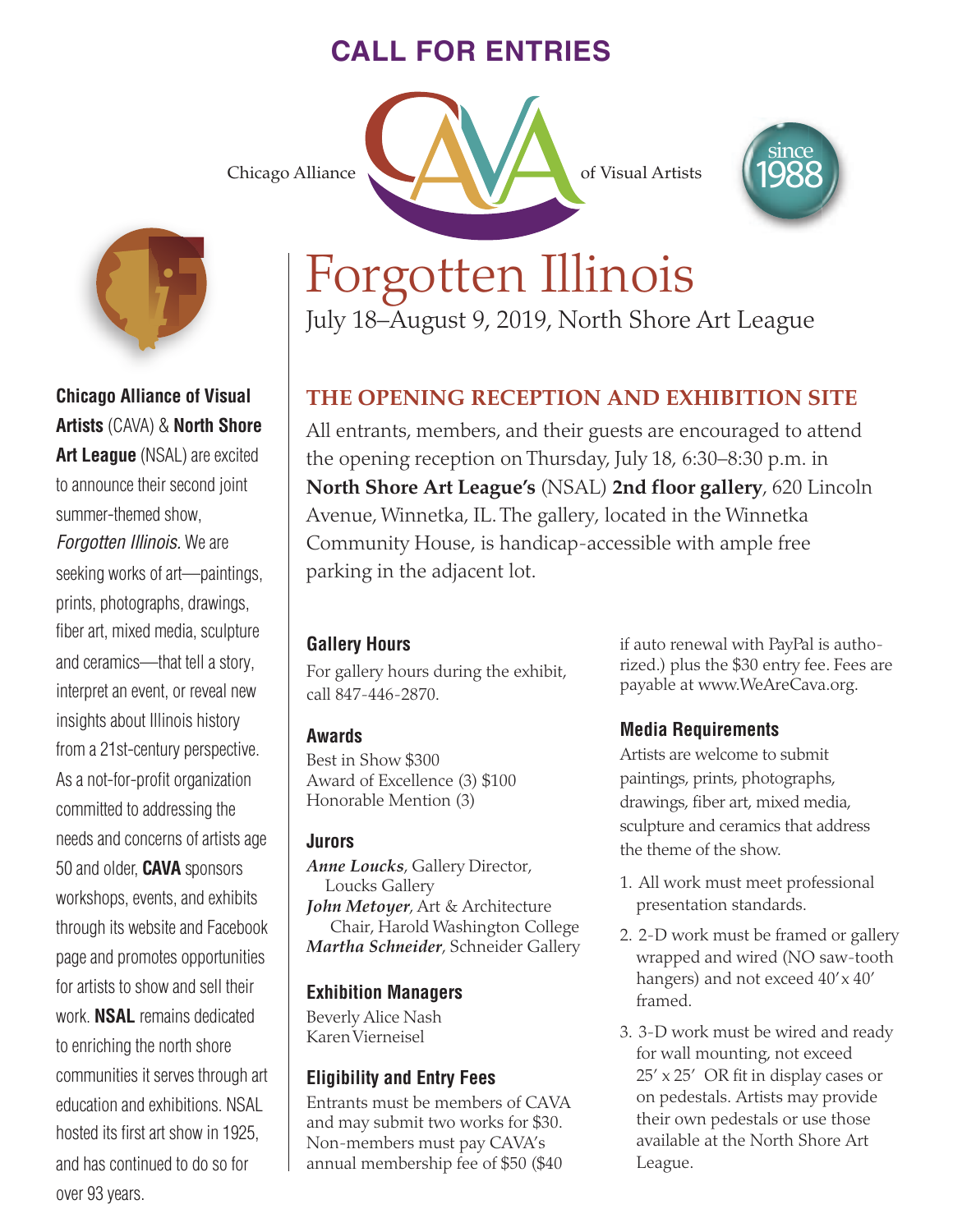#### **How to Enter**

#### **CAVA'S PREFERRED FORMAT IS ONLINE.**

- 1. Use the link to CAVA's Entry-Thingy online application on the website (www.wearecava.org) under EVENTS.
- 2. Pay the \$30 entry fee at www. WeAreCava.org.
- 3. Digital images should be 1500 pixels in the longer dimension in jpg format.
- 4. List the title of your work on the entry form and in the description of the work explain how it relates to the theme of the show.
- 5. Online submission deadline: Monday, June 24, 2019 at 11:59 p.m.
- 6. Non-Members may use the PayPal online payment system to pay the \$50 (\$40 for automatic renewal) membership fee, or mail a check for \$50 to:

#### **Forgotten Illinois Exhibition**

c/o K. Vierneisel 5360 N. Lowell Ave., Unit 504 Chicago, IL 60630 773-267-1435

#### **BY MAIL**

- 1. Complete the downloadable entry form on the CAVA website (www. wearecava.org) under EVENTS and send it with a CD or flash drive.
- 2. Image should be 1500 pixels in the longer dimension in JPG format. List the file name for your piece on the entry form.
- 3. For return of your CD or flash drive, include a self-addressed, stamped envelope.
- 4. Submission postmark deadline: Friday, June 21, 2019.
- 5. Mail completed entry form, CD or flash drive to:

CAVA Forgotten Illinois Exhibit c/o K. Vierneisel 5360 N. Lowell Ave., Unit 504 Chicago, IL 60630

#### **Instructions for Accepted Entrants:**

#### **IDENTIFICATION OF WORK**

Affix a label on the back of your work with artist's name, title, and price.

#### **DELIVERY/RETRIEVAL OF WORK**

North Shore Art League 2nd floor gallery, 620 Lincoln Avenue, Winnetka, IL 60093

#### **DROP-OFF**

Monday, July 15, 2019 10 am to Noon

#### **PICK-UP**

Friday, August 9, 2019 4:30 pm to 5:30 pm at end of Annual Symposium OR Saturday, August 10, 2019 10 am to Noon.

*To pick up at at the Symposium* do so only at the end of each presentation; no interruptions of presenters allowed. Artists are responsible for ON TIME delivery and retrieval. All work left with CAVA is subject to a \$10 daily storage fee.

#### **Artwork Sales And Commissions**

The North Shore Art League is responsible for handling all sales. All artworks will remain in the show until the scheduled closing date. NSAL automatically collects Illinois sales tax on all purchases of artwork. NSAL will also collect a commission of 20% on all sales during the exhibition (10% for CAVA and 10% NSAL). Price your artwork accordingly.

#### **UPDATES**

See wearecava.org/current-events or CAVA's Facebook page for updates concerning the exhibit.

#### **QUESTIONS**

Questions about 'Forgotten Illinois' can be directed to: Karen Vierneisel at karens-fineart@att.net or by phone 773-267-1435.

#### **CAVA CONTACT INFORMATION**

**Website:** www.WeAreCava.org **Email:** info@wearecava.org **Phone:** (773) 217-8238 **Facebook Link:** https://www.facebook.com/ Chicago-Alliance-of-Visual-Artists

**Annual Membership dues:** \$50 (\$40 if auto renewal with PayPal is authorized.)

## **CALENDAR**

**DEADLINE FOR ENTRIES**

*U.S. Mail* : Friday, June 21, 2019 *Online*: Monday, June 24, 2019

**NOTIFICATION OF ACCEPTED ARTWORK** July 12, 2019

# **DROP-OFF**

Monday, July 15, 10 a.m. to 12:00 Noon

**OPENING** Thursday, July 18, 6:30–8:30 p.m.

#### **PICK-UP**

Friday, August 9, at conclusion of Annual Symposium; or Saturday, August 10, 10:00 a.m. to 12:00 Noon

**FINAL DAY OF EXHIBITION** August 9, 2019

#### **LIABILITIES AND RESPONSIBILITIES**

Submission of work for this exhibit will be construed as acceptance of all conditions set forth in the Call for Entry. CAVA and NSAL reserve the right not to display work that does not meet exhibition standards or the terms of this CFE. Reasonable precautions will be taken to safeguard artists' work from damage; however, neither CAVA nor NSAL nor its supporters, volunteers, subcontractors, nor any of the participating agencies or businesses will be responsible for the loss or damage of artwork for any reason. CAVA and NSAL require that all exhibitors sign a release form; forms will be available at the drop-off location and may also be downloaded from wearecava.org after June 1, 2019.